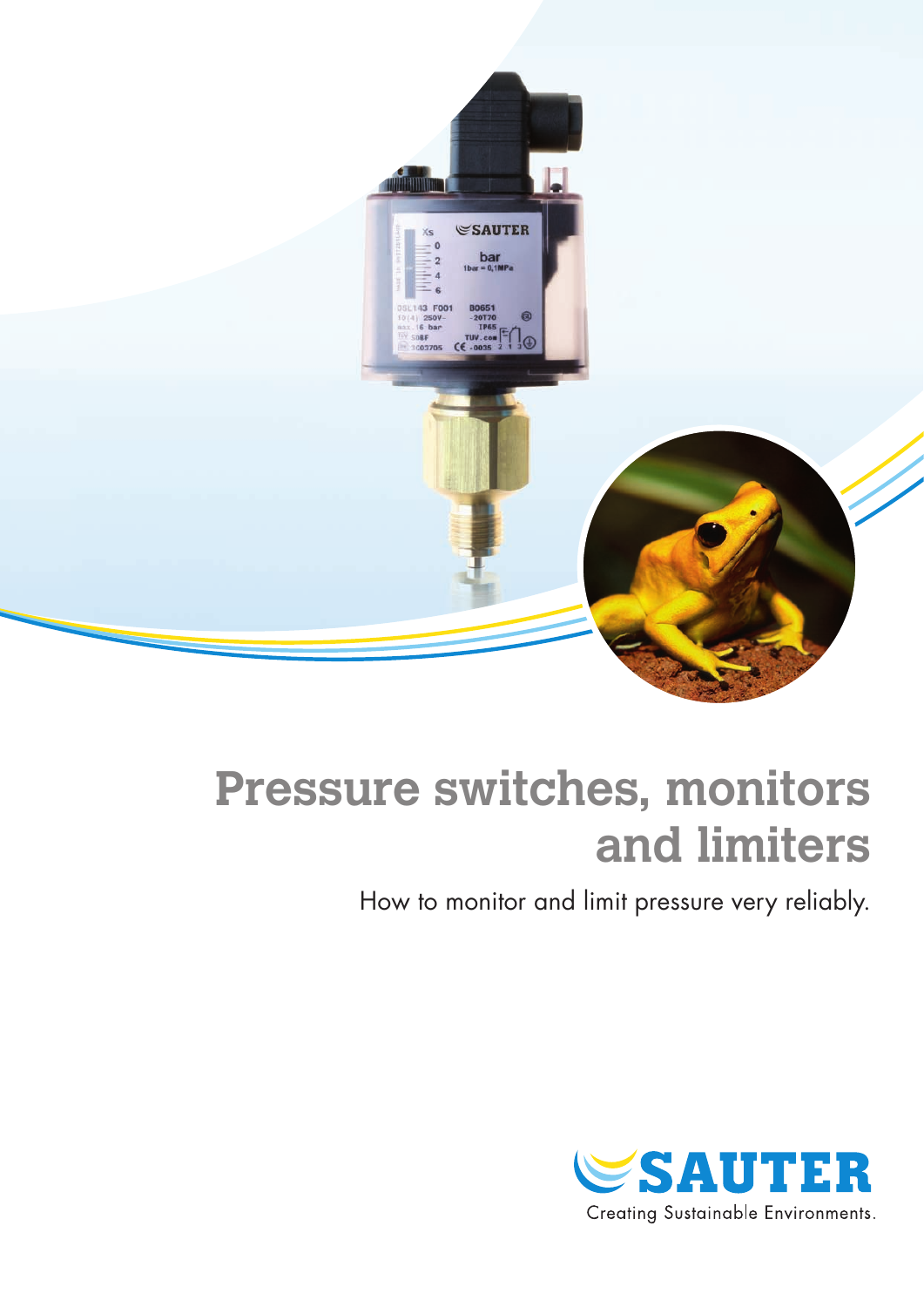### Pressure switches from SAUTER provide easy handling and reliable monitoring.

Only the best quality is good enough to monitor and limit pressures, because there can be no compromises when the safety of people and the environment is at stake. This is why we at Sauter manufacture our pressure switches ourselves. These devices protect your liquid, steam or gas plants against excessive pressure – in industrial plants, heating and steam boilers, and for storage, transport and distribution. Pressure switches have proven to be reliable for controlling, monitoring, limiting and securing pressures as they fall and rise in different media. Even after long shutdown periods, the mechanism reacts sensitively and reliably to the slightest pressure differences – and always at exactly the critical moment. Installation, setting and monitoring are also very easy and safe. As flexible and reliable OEMs, we have also been supplying our DS and DFC pressure switches to leading manufacturers of heating systems over the years.

#### Benefits in brief:-

- Non-corrosive housing
- • Clear, reliable display
- Direct mechanical take-up of pressure and transmission via spring bellows
- Pressure sensors are individually tested for seal tightness
- Pressure sensors made of brass and stainless steel for use in aggressive media
- Designed according to Pressure Equipment Directive
- TÜV-certified
- Available with additional test certificates (e.g. GL, LRS etc.)



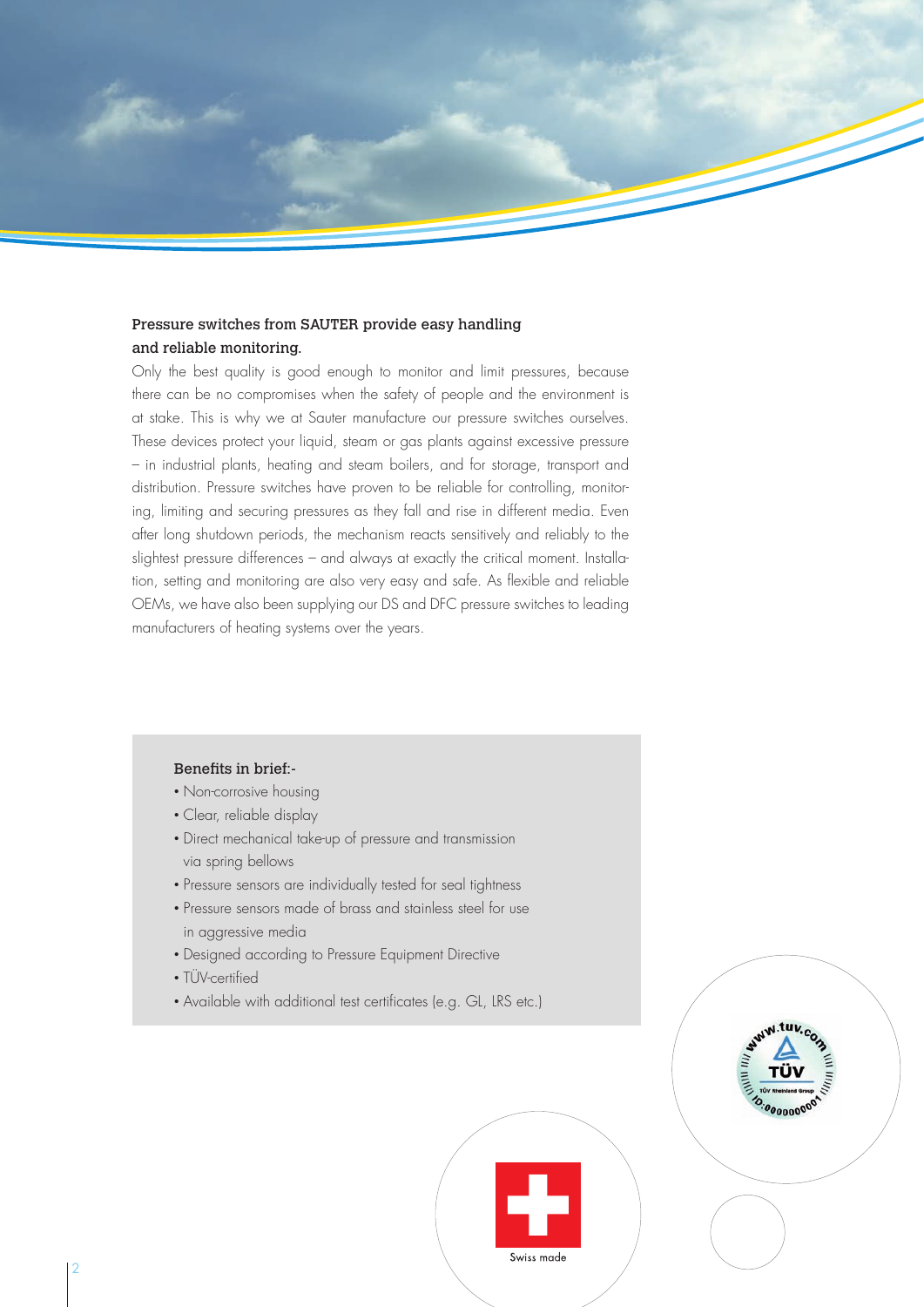# Liquid, gas or steam: safety is guaranteed.



#### DSA pressure switches

Can control and monitor rising pressures without special requirements.

#### DSB/DSF pressure monitors

To control and monitor pressures.

- TÜV-tested as specially designed pressure monitors and pressure limiters.
- Functions with falling and rising pressure.

#### DSL/DSH pressure limiters

• TÜV-tested for falling and rising pressure.

#### Features of all of the above products:

- Electrical connection with plug
- • Control and monitoring without auxiliary power



#### DFC pressure monitor

To monitor and limit pressure in liquids, gases and vapours. The sturdy light-alloy splash-resistant housing and the vibration-proof snap switch allow them to be used even with the heaviest loads.

These devices are also suitable for steam boilers and hot water systems. The upper and lower switching points can be set separately. The pressure sensors are made of brass for non-aggressive media, or stainless steel for aggressive media.

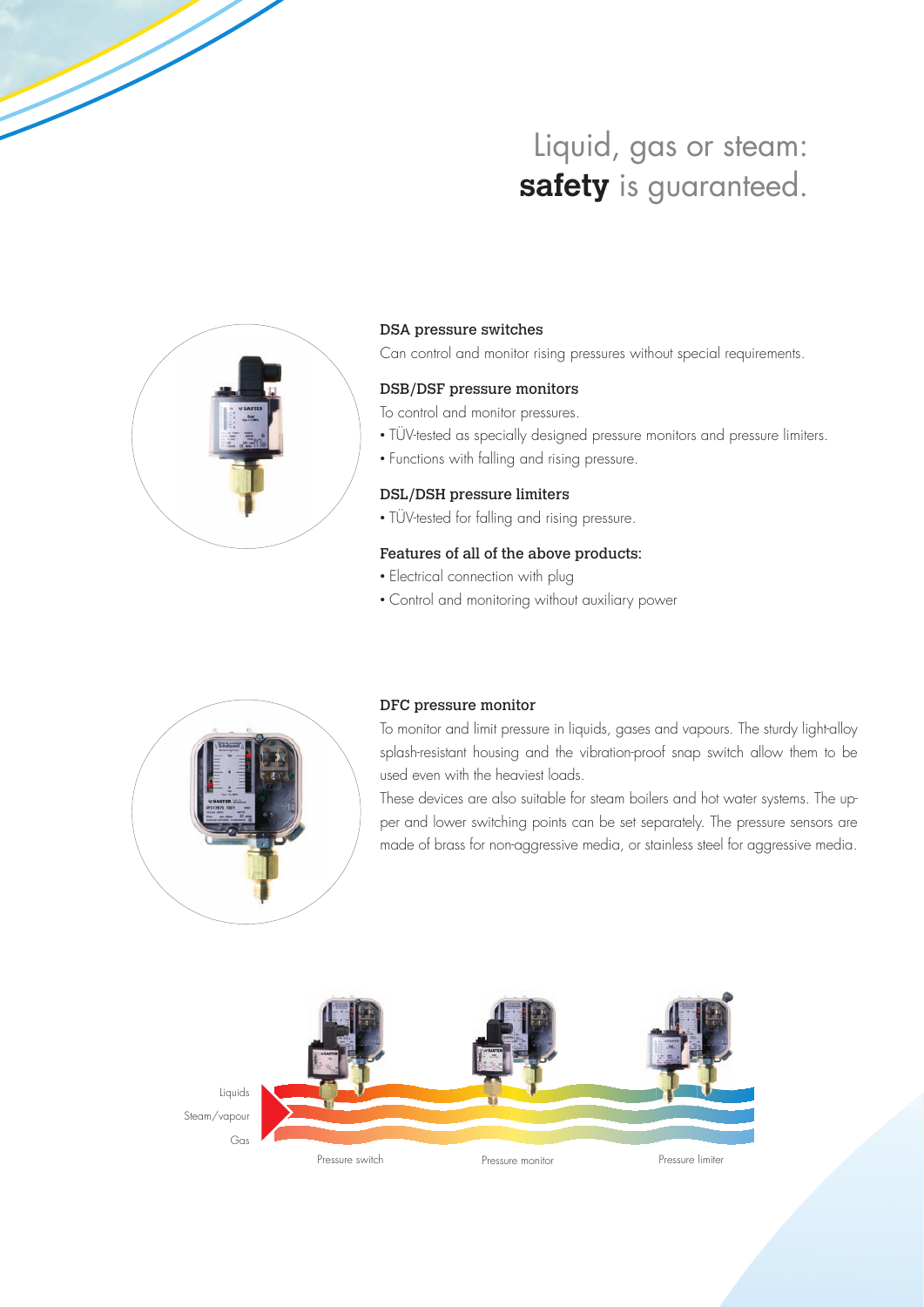#### For the most demanding requirements: the DFC.

DFC switches, limiters and monitors meet international safety regulations and are approved by major shipping registering companies (including German Lloyd). Operation is simple and safe, switching points can be set clearly and conveniently – independently of each other on separate scales. The adjusters can be sealed. Easy access to connection terminals ensures that electrical wiring and testing is convenient. Long lifetimes are guaranteed by highly reliable technology and sturdy design. The housing is made of aluminium, and the cover is in impact-resistant transparent plastic. For a higher degree of protection, the cover is made of aluminium with a glass window.

#### Areas of usage for the DFC

- Energy supply
- Industrial production
- Process engineering
- Transport and storage of liquids and gases
- Water supply
- Shipbuilding
- Plant engineering

## Exclusively from Sauter: switching points that can be adjusted separately.

The two switching points can easily be set separately to meet individual requirements. On request, we will make the settings in our Basle factory. So with just one device, you have precise control over the upper and lower switching points.

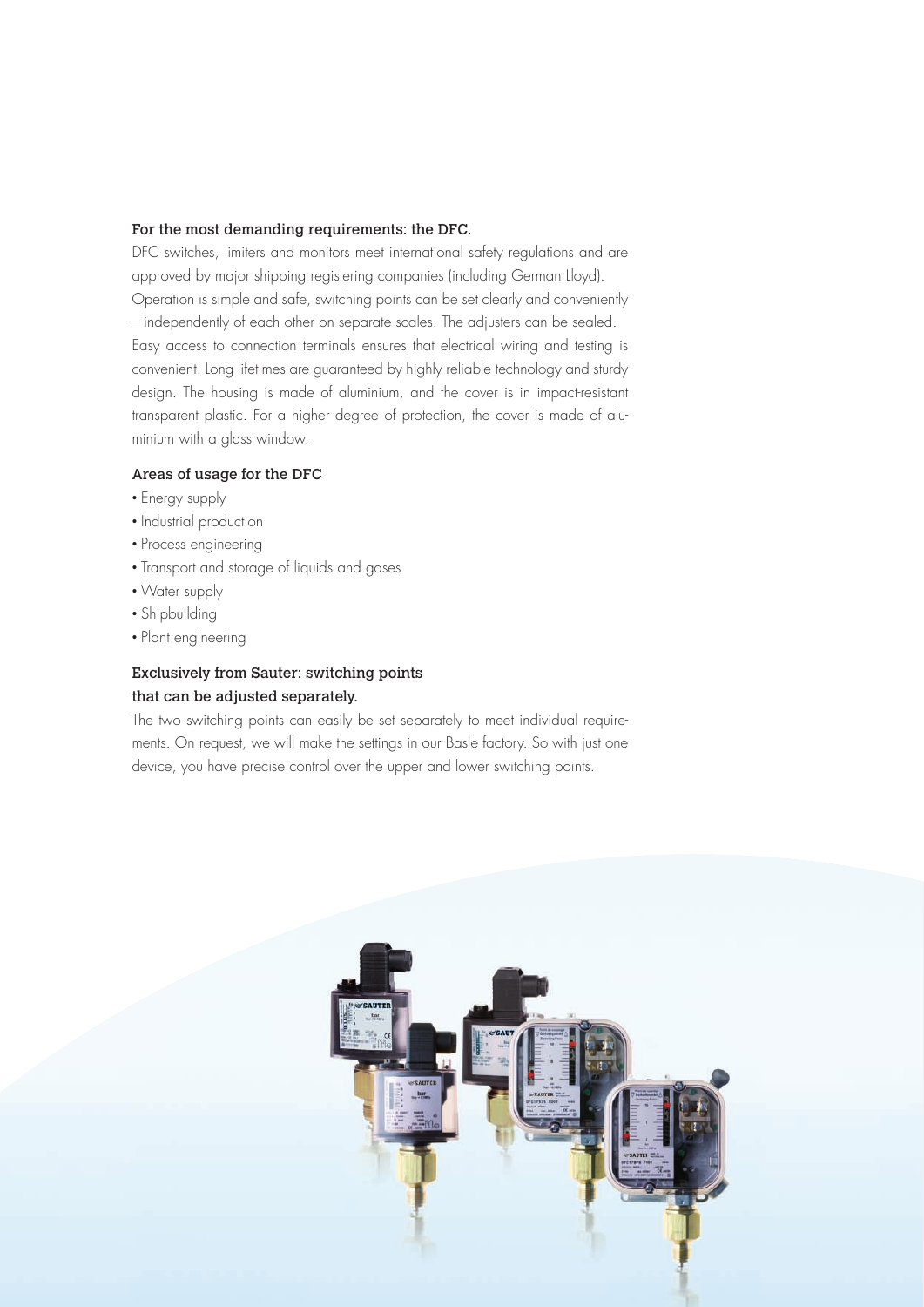# Low or high pressure: this is the standard for **quality and reliability.**

# Certification and extensive experience – SAUTER,

### the specialist for pressure switches, guarantees reliability.

A good product is one thing. But where safety is involved, more is needed: the certainty that you have the right partner by your side. Sauter is backed by over fifty years' experience – as confirmed by the TÜV. It's no coincidence that all the leading boiler manufacturers work with us.

#### Function profile

- Pressure controllers and monitors for rising and falling pressures
- Safety pressure limiters with mechanical lock for rising and falling pressures

#### Conformance

The pressure switches are tested for liquids, vapours and gases as per Pressure VdTÜV 100/1 and DIN 3398 Part 4, and are designed according to the Pressure Equipment Directive, 97/23/EC Cat. IV. Likewise, they conform to the Low Voltage Directive, 2006/95/EC and the EMC Directive, 2004/108/ EC. These devices can be used as components according to the definition in the Machinery Directive, 89/37/EC, Annexe II.B.